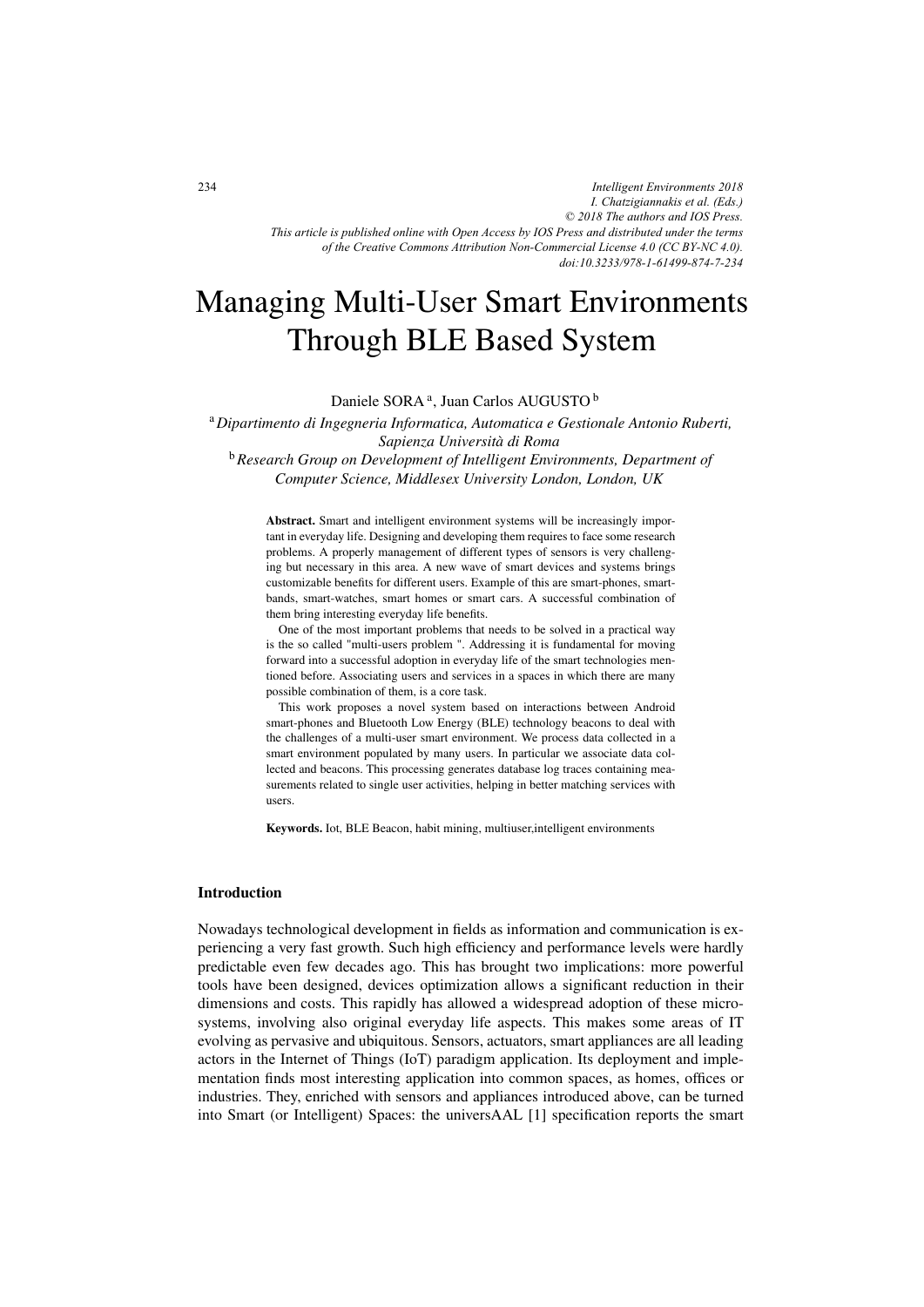space as "an environment centered on its human users in which a set of embedded networked artefacts, both hardware and software, collectively realize the paradigm of ambient intelligence".

This work introduces a novel system based on interactions between Bluetooth Low Energy (BLE) technology tools (BLE Beacons [2]) and smartphones. They are combined for managing data coming from a multiuser environment, allowing us to obtain many single-user traces in a multi-user populated domestic environment. Each trace is related to each user actions. These individualizations of actions support a better association between services and users.

The next sections are structured as follows: after an overview about relevant works, we explain a strategy to extract single-users traces from a multi-users smart environment, reporting also an explicative example. After that, implementation architecture and examples are described as well as the experiments conducted and their results.

## Related Works

Intelligent Environments [3] have many appreciable potential benefits, but some problems are still open and need to be faced. Some of these problems are the difference and heterogeneity of sensors types, the amount of data generated by all the IoT devices connected and the presence of many users inside the environment. Particularly this last point is currently bottleneck to apply this paradigm into everyday life spaces. Carrying out contemporary different activities in many parts of the house by many people implies the generation of a dataset hardly exploitable by state of the art techniques designed for smart houses.

Researchers proposed different techniques to address this problem. In many cases the model complexity or the practical effort require makes these solution quite unpractical. In [4] the authors manage multi-user environments using a very dense hardware setting. They assumes users wearing many body sensors, but this has a huge impact under the practical aspect. Another strategy adopted in the past consists in deploying videocamera systems. This solution is adopted for instance in [5]. The limitation of this approach is correlated mainly to privacy issues and to the impossibility of install them in every space. More recent works adopted solutions linked to adding preprocessing logical layers on already existing activity recognition algorithm to improve their performance. For instance Roy in [6] uses spatiotemporal constraints to improve machine learning algorithms. However this is an approach strictly linked to two other specific systems, that does not allow the identification of users preferences. BLE proximity beacons have been exploited to localization purposes also by Faragher[2] and Rida [7]. In his work Palumbo [8] performs indoor smartphone localization exploiting their signals.

# Proposed System

In this section an overview and a description of the system is provided. A first important step consists in describing the hypothesis and assumptions considered. Smart spaces techniques can involve a very wide range of different environment typologies. However this work is strictly focused on domestic environments. There are many other applica-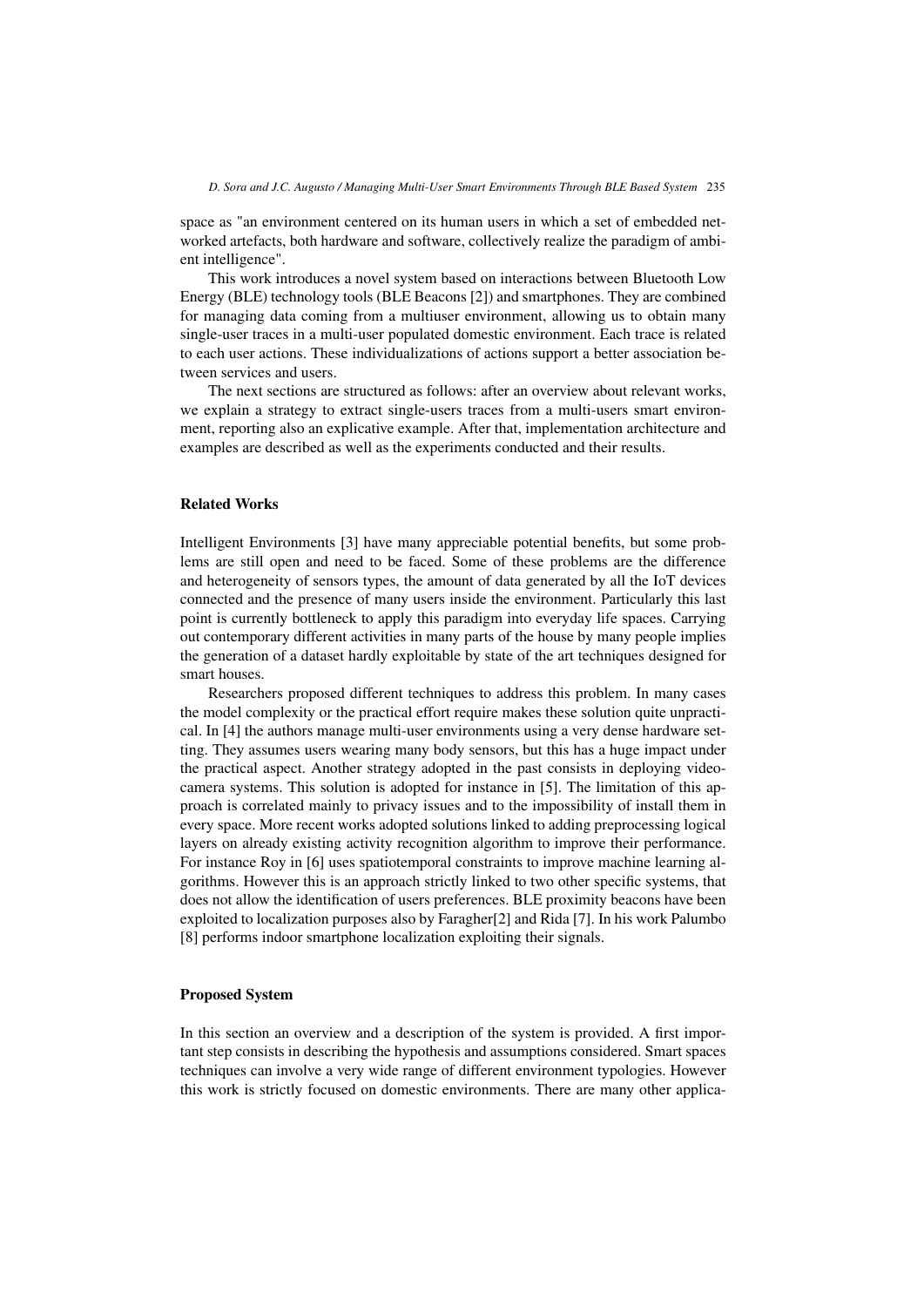

Figure 1. Smart Home Map

tions that can obtain great benefits from intelligent environments paradigm, as for instance, private or public offices, and also this work can be extended to cover these scenarios, but by now our designing proposals, algorithms and test are related to private domestic environments, the so called smart house.

#### *Environment model*

Considered scenarios will be always multi-users. In the literature this feature is subject to many conceptions. In this work a space in which many individuals act independently both in different parts of the house and in the same areas is represented through the term "multi-users". The inhabitants (users) set is  $H = \{H_1, \ldots, H_p\}$  with  $|H| = P \in \mathbb{N}, P > 1$ .

The environment model we refers to in this paper is shown in Figure 1. It is the smart home section of the Smart Spaces Lab at Middlesex University in London. It is containing the classical rooms of a common house: living room, bed room, kitchen toilet and shower. Each room is equipped with all the typical appliances and furnitures that can be found in common houses. Moreover each room is enriched with a set of heterogeneous sensors: motion Passive Infra Red based, doors contact, energy monitoring and multisensor device including temperature, humidity level and light intensity. This sensors set can be formalized as:  $S = \{S_1 \dots S_m\}$  with  $|S| = m$  total number of installed sensors. Each sensor is associated to a state. We indicate the state of a sensor  $S_i, 1 \le i \le m$  using the notation  $S_i[t]$  where *t* is a temporal indication. Moreover the set of the possible states is  $S_i[t] \in \{0, 1\}$ . This means that the state activation is considered as a boolean value (not activated/activated).

The users, acting inside the environment, cause sensors activations records. They are collected by the smart home system, paired with activation time stamp *ts* and stored into a list,  $A = [\langle ts_w, A_w \rangle], w \in \mathbb{N}$ . When assigned to a user  $H_i$ , they are going to compose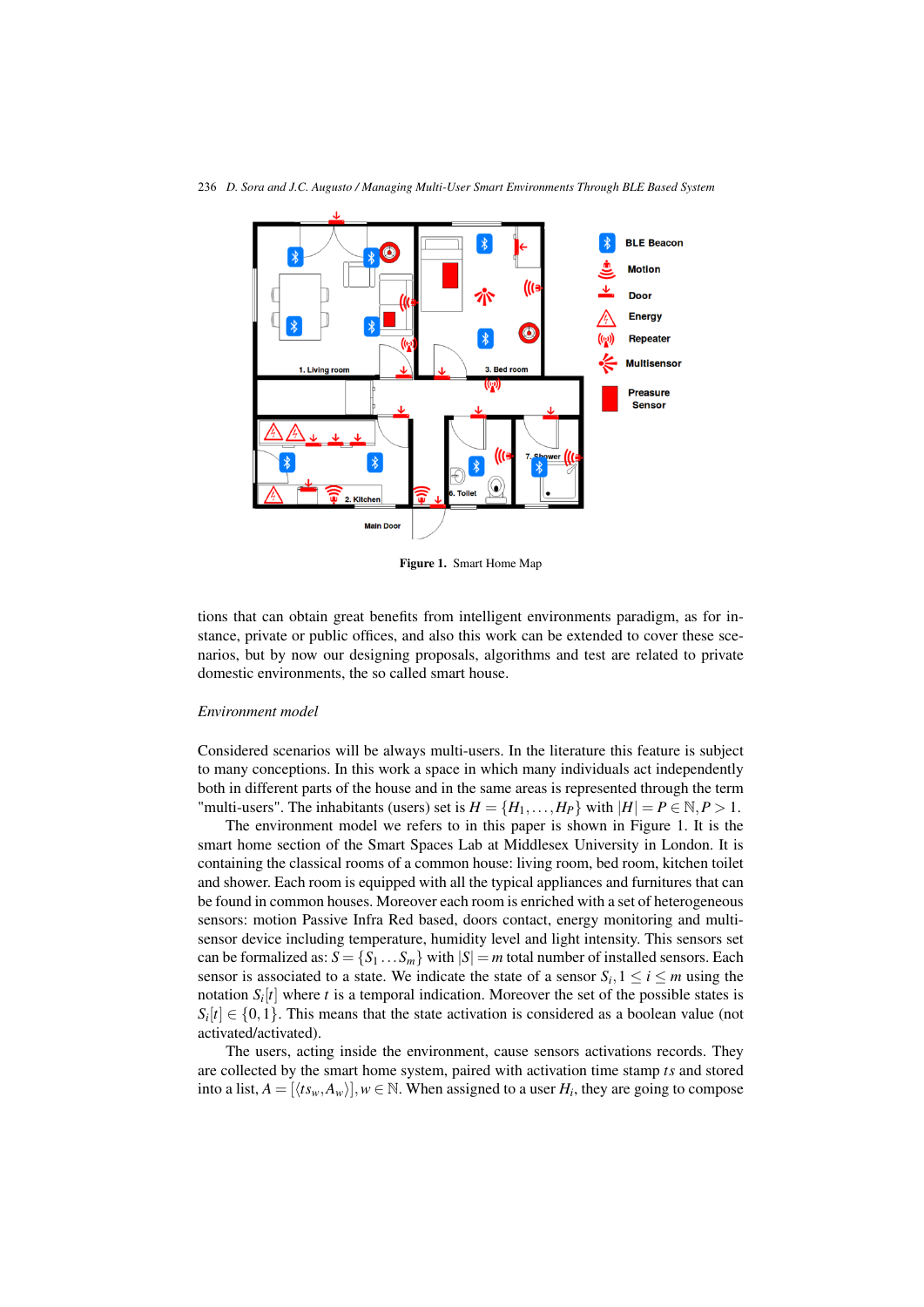data traces  $T_{H_i} = \{A_1^{H_i}, A_2^{H_i}, \dots, A_{L_{T_{H_i}}}^{H_i}\}$  with  $|T_{H_i}| = L_{T_{H_i}} \in \mathbb{N}, 1 \le i \le P$ . Notice that  $L_{T_{H_i}}$ is different for each user, since it depends on the user's activities. Hence, since multiusers assumptions, more than one trace will be produced. The set of data traces will be  $T = \{T_{H_1}, T_{H_2}, \ldots, T_{H_P}\}\$  with  $|T| = P, P \in \mathbb{N}$ . This last formula implies  $|T| = |H|$ , so, we are imposing a trace for each user. This is not automatically obtained just recording activation data, but it is the final goal of this work. By now the dataset produced by this kind of environment would be a confused interleaving of different  $T_{H_i}$ ,  $1 \le i \le P$ , without the possibility of reconstructing the different traces.

The reader can notice that the figure shows another sensor type not included in the list. Bluetooth Low Energy (BLE) beacons, especially in this work, are modeled as particular sensors. In fact they do not produce directly a record, but their presence is exploited to create distinguished traces assigning properly each record. Due to these characteristic, it is opportune defining differently the beacon set *B* as  $B = \{B_1, \ldots, B_n\}$  with *B* finite set and  $|B| = n$  number of beacons in the system. When a user  $H_i$  enters into a proximity beacon domain  $B_{id}$ , the system creates an association between  $H_i$  and  $B_{id}$ . An association is expressed as a coupled value  $\langle ts, B_{id} \rangle$  where *ts* the time stamp indicating when the association happens and  $B_{id}$  is the beacon involved. For each user, the multi user management system generates an association list  $\Lambda^{H_i} = [\langle ts, B_{id} \rangle, \ldots, 1, 1 \leq id \leq n]$ and *ts* is a progressive number. The set of all the association lists is  $\Lambda = \Lambda^{H_i}$  *for each*  $i: 1 \leq i \leq P$ 

It is interesting to point out how they are distributed into the environment. In fact, differently from the sensors  $S_i$ , deployed in according to their utility (i.e. pressure sensors on chairs and bed, energy consumption meter on outlets and so on), the beacons are equally distributed into the rooms. The amount of installed beacon, is the minimum necessary to cover each room. In this work we assume they are uniformly distributed in space, so each of them covers comparable areas. In other words, the house surface is divided into domains  $D = \{D_{B_1}, \ldots, D_{B_n}\} = \{D_1, \ldots, D_n\}, |D| = n$ . Each corresponds to a beacon. Vice versa each beacon has his own domain: it can be indicated  $B_i \leftrightarrow D_i$  with  $1 \le i \le n$ .

Since the domains represents in practical terms spatial disjoint areas, the sensors can be associated to one and only one domain  $D_i$ ,  $1 \le i \le n$ . So the sensor set *S* can be subdivided into subsets  $S = S^{D_1} \cup S^{D_2} \cup \ldots \cup S^{D_n}$  s.t.  $S^i \cap S^j = \emptyset$ ,  $1 \le i \le R$ ,  $1 \le j \le R$ ,  $i \ne j$ .

However there are some cases in which the sensor, due to their technical functionality, cover more than just one domain. As example think about PIR sensors: they usually are utilized to cover whole rooms, in the example shown in Figure 1 they would be detected in more than one domain in rooms 1, 2 and 3. To model this eventuality the notation used is the following: if the activation area of a sensor  $S_k$  covers a set of domains  $\delta_{S_k} = {\delta_1 \dots \delta_f} \subseteq D, f \in \mathbb{N}, f \leq n$ , the projection of  $S_k$  on  $\delta_{S_k}$  is defined as  $\pi = S_k^{\delta_1}, \ldots, S_k^{\delta_f}, |\pi| = f$ . The state of a sensor  $S_k$  is computed using the formula

$$
S_k[t] = S_k^{\delta_1}[t] \| \dots \| S_k^{\delta_f}[t] \tag{1}
$$

In other words, this is the boolean operation OR, it means that to activate  $S_k$  it is enough to activate one of its projections.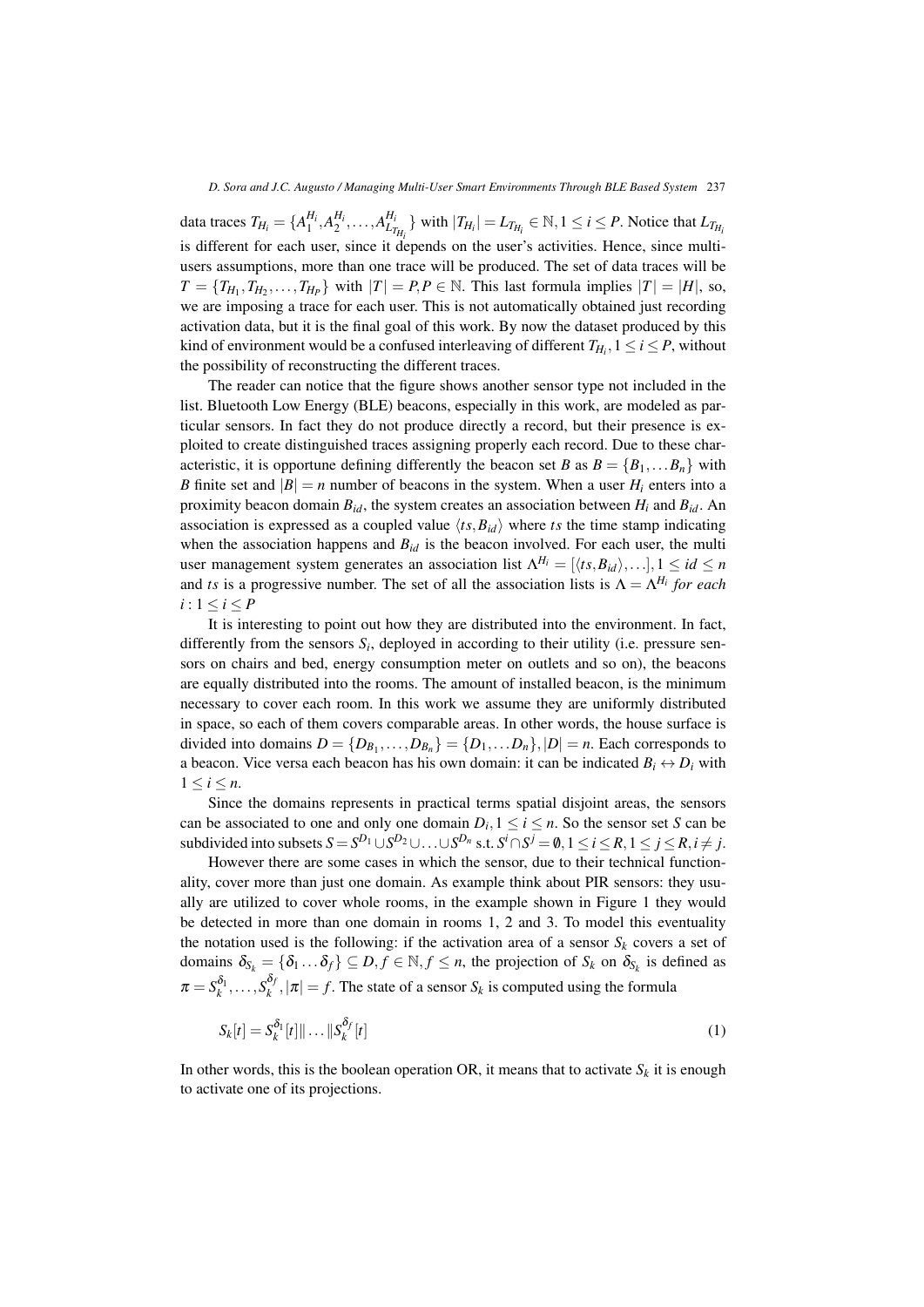### *Assumptions*

The definitions introduced above, describe the model used to represent the environment. Since we want to provide a matching between each activation *A* and the user that caused it with his activity, we need to consider space inhabitants as sensor provided. But adding very complex devices to people strongly limits the user experience system level. For this reason in this work we make the following hypothesis:

- to each user in *H* correspond one and only one smart-phone device registered on the system capable to communicate with beacons through low energy bluetooth signals
- users bring the smart-phone always with themselves while performing activities into the home

These hypothesis are very reasonable since the smart-phone is an increasingly common device in our everyday life. They have a crucial role in the system: they scan the area near them checking if there is any beacon nearby. If there is one, it communicates this information to a server that stores the data. If there is more than one beacon, the smart-phone chooses the nearest one. The information exchange is performed only when the nearest beacon is different from the last sent.

The beacon proximity is computed evaluating RSSI (Receive Signal Strength indicator) of the beacons BLE [7]. Periodically each smartphone  $H_i$  scans BLE devices and detects the nearest one choosing maximum RSSI. It is the most reasonable measure indicating the distance between a signal sender and a signal receiver, since it indicates the strength or the received signal. It is particularly significant if the beacons domain is homogeneous, all have the same specifications and the same transmission power. When the nearest beacon changes,  $H_i$  sends information to the system. They are stored into  $\Lambda^{H_i}$ .

### *Traces extraction algorithm*

The elements described by now can provide all the ingredients necessary to compute single user activations traces. What we know is the evolution of the beacons associations of each user and the global activations dataset. The methodology for merging the data is described in the Algorithm 1.

Summarizing, the algorithm assigns to a given user all the sensor activations that happens into the domain of the beacon associated to him/her at that time. The algorithm can partially assign to different traces  $T^{H_i}$  and  $T^{H_j}$  the same activations, and this potentially can generate traces suffering of some kind of noise. This can happen when:

- it is dealing with cross-domain sensors
- two (or more) different users are performing actions very nearly and they are associated to the same beacon.

In the first case it occurs due to cross-domain sensors peculiarity: the activation of the sensor in a domain, implies the activation of all the projection sensors into the other domain interested by the sensor.

The second point, instead is given by the system design. It is probable that if two users are very near each other, they are performing or the same activity together or two activities in the same area. So having the activations duplicated into their traces does not add noise but instead improves their quality.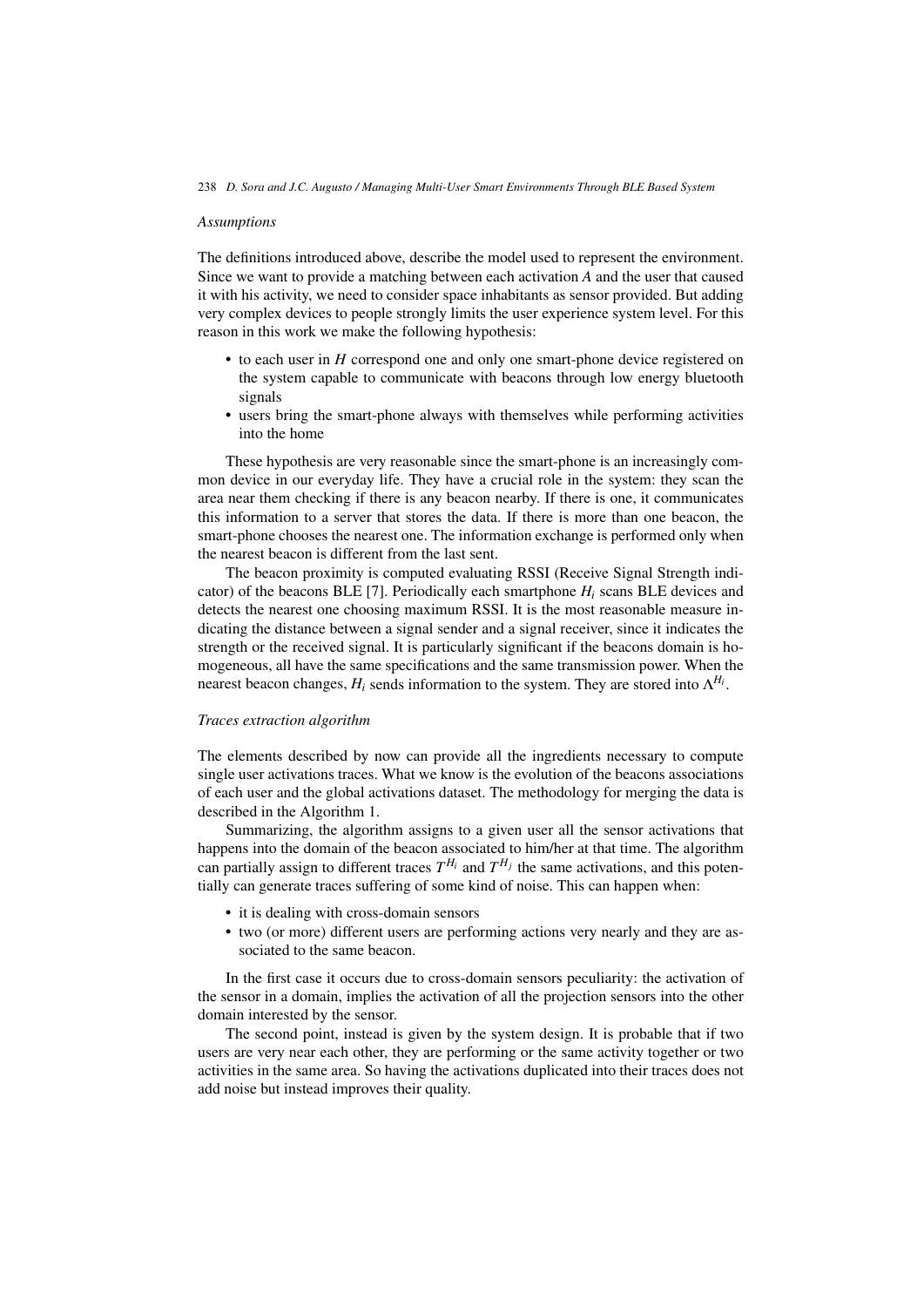Algorithm 1 Algorithm devised for single user activations traces extraction from multiuser data log and beacon association set

```
Input: H users set
Input: \Lambda set of association lists
Input: A activations list
Output: T single user traces set
for all H_i \in H do
     \Lambda^{H_i} \leftarrow \Lambda.get(H_i)\alpha \leftarrow \Lambda^{H_i}[0], \alpha = \langle ts, B_{id} \ranglefor all j s.t. 1 \le j < |\Lambda^{H_i}| do
           \beta \leftarrow \Lambda^{H_i}[j]\delta \leftarrow \alpha.B_{id}for all A_w \in A s.t. \alpha.ts \leq A_w.ts \lt \beta.ts do
                 if A_w.sensor \in S^{D_{\delta}} then
                       THi
.add(Aw)
                 end if
           end for
           \alpha \leftarrow \betaend for
      T.add(T^{H_i})end for
```
#### *Example*

To explain how the algorithm works, we can refer to a scenario example. The Table 1 contains a graphical representation of the system state during the action execution for two different users  $H = \{H_1, H_2\}$ . The left table contains data related to  $H_1$ , the right one to  $H_2$ . Each table contain the sensor activations and the beacon associations grouped by beacon domains. The notation for the sensor activation is  $S_{ij}$  and indicates the activation of the *j*-th sensor of the *i*-th domain. In case of cross-domain sensors,  $S_{ij}^{\delta_i}$  indicates the projection of the same sensor in different domains. The columns labeled with *t*<sup>1</sup> ...*t*<sup>∞</sup> represent the state evolution in time. If there is an activation (or a beacon association) from domain  $D_i$  of the sensor  $S_{ij}$  in time  $t_k$ , then the corresponding cell has 1, empty cell means 0 (no activation).

To project the example to the map in Figure 1, we can consider  $B_1$  the beacon in the north-east of the living room and  $B_3$  the south-east one. The sensors  $S_{13}^{\delta_1}$  and  $S_{33}^{\delta_3}$  are projections of the PIR sensor  $S_{1333}$  (it influences both the domains). Notice that  $S_1$ 333 is not reported into the table, since its value can be inferred using Formula 1. The As indicated in the table  $S_{11}$  is the window sensor,  $S_{12}$  is the lamp sensor,  $S_{31}$  is the door sensor and  $S_{32}$  is the sofa sensor.

The behavior of  $H_1$  is:  $t_1$  open windows,  $t_2$  and  $t_3$  turn off the lamp,  $t_4$  open the door, *t*<sup>5</sup> close the door.

The behavior of  $H_2$  is:  $t_1$  and  $t_2$  enter room and stay on the sofa,  $t_3$  close the window,  $t_4$  turn on the light and  $t_5$  stay on the sofa.

The PIR sensor value  $S_{1333}[t] = S_{13}^{\delta_1}[t] \cdot |S_{33}^{\delta_3}[t]$ , *for each t* :  $t_1 \le t \le t_5$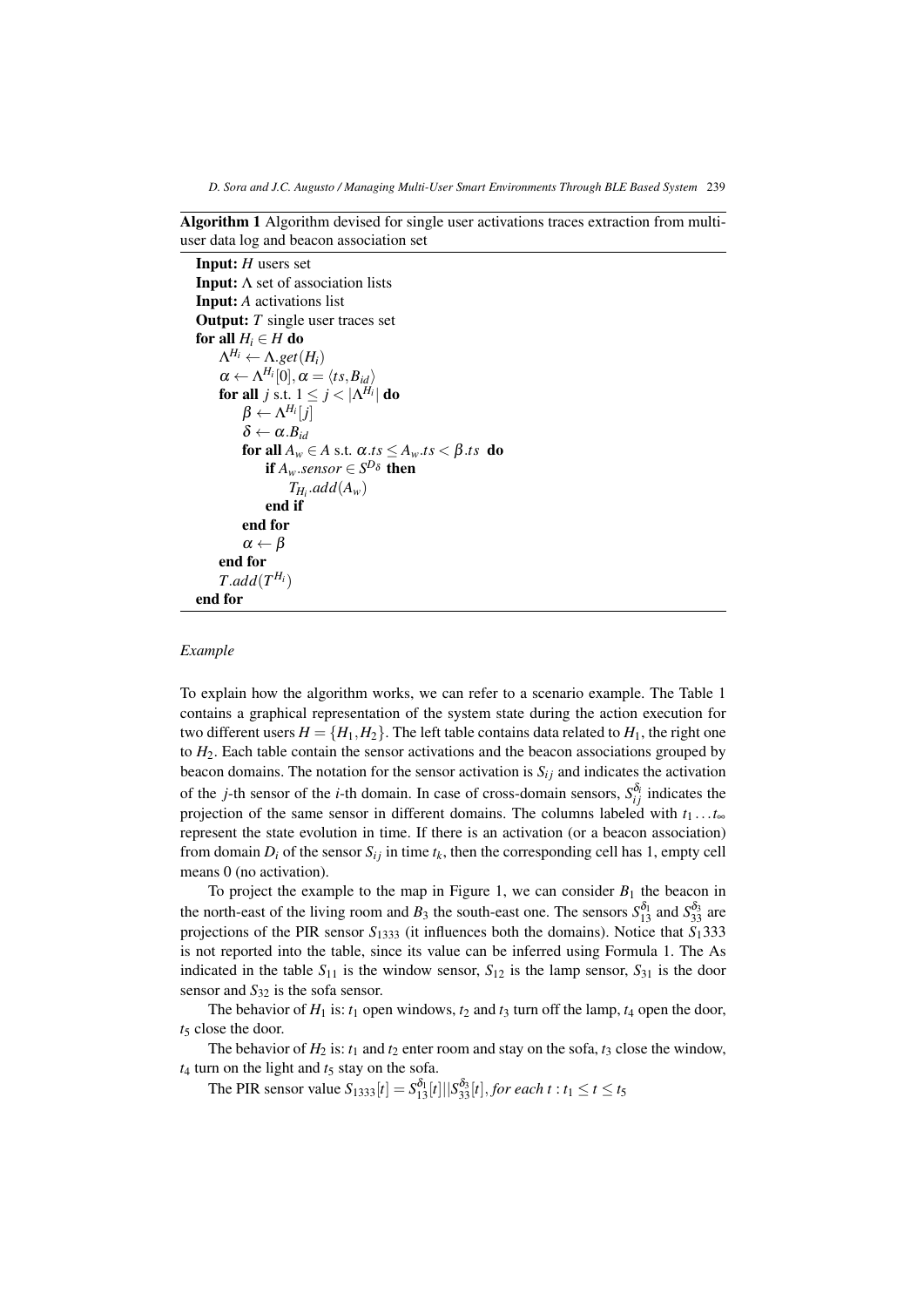| Domain Area | Sensor                    | $t_1$                         | t <sub>2</sub>                         | $t_3$                         | $t_4$                         | t <sub>5</sub>                  |       | Domain Area               | Sensor         | $t_1$                           | t <sub>2</sub>      | $t_3$                   | $t_4$                        | $t_5$          |
|-------------|---------------------------|-------------------------------|----------------------------------------|-------------------------------|-------------------------------|---------------------------------|-------|---------------------------|----------------|---------------------------------|---------------------|-------------------------|------------------------------|----------------|
| $D_1$       | $B_1$                     | 1                             | 1                                      | 1                             |                               |                                 |       | $D_1$                     | $B_1$          |                                 |                     | 1                       | 1                            |                |
|             | $S_{11}$ (w)              | 1                             |                                        |                               |                               |                                 |       |                           | $S_{11}(w)$    |                                 |                     | 1                       |                              |                |
|             | $S_{12}$ (L)              |                               | 1                                      | 1                             |                               |                                 |       |                           | $S_{12}(L)$    |                                 |                     |                         | 1                            |                |
|             | $S_{13}^{\delta_1}$ (PIR) | 1                             | 1                                      | 1                             |                               |                                 |       | $S_{13}^{\delta_1}$ (PIR) |                |                                 | 1                   | 1                       |                              |                |
| $D_2$       | B <sub>2</sub>            |                               |                                        |                               |                               |                                 |       | $D_2$                     | B <sub>2</sub> |                                 |                     |                         |                              |                |
|             | $S_{21}$                  |                               |                                        |                               |                               |                                 |       |                           | $S_{21}$       |                                 |                     |                         |                              |                |
|             | $S_{22}$                  |                               |                                        |                               |                               |                                 |       |                           | $S_{22}$       |                                 |                     |                         |                              |                |
| $D_3$       | $B_3$                     |                               |                                        |                               | 1                             | 1                               |       |                           | $B_3$          | $\mathbf{1}$                    | $\mathbf{1}$        |                         |                              | $\mathbf{1}$   |
|             | $S_{31}(D)$               |                               |                                        |                               |                               | 1                               | $D_3$ | $S_{31}$ (D)              |                |                                 |                     |                         |                              |                |
|             | $S_{32}(s)$               |                               |                                        |                               |                               |                                 |       | $S_{32}(s)$               | $\mathbf{1}$   | 1                               |                     |                         | 1                            |                |
|             | $S_{33}^{\delta_3}$ (PIR) |                               |                                        |                               | $\mathbf{1}$                  | 1                               |       | $S_{33}^{\delta_3}$ (PIR) | $\mathbf{1}$   | $\mathbf{1}$                    |                     |                         | 1                            |                |
|             | $\bullet$<br>×            | $\cdot$<br>$\cdot$<br>$\cdot$ | $\bullet$<br>$\bullet$<br>$\mathbf{r}$ | $\cdot$<br>$\cdot$<br>$\cdot$ | $\cdot$<br>$\cdot$<br>$\cdot$ | $\cdot$<br>$\bullet$<br>$\cdot$ |       |                           |                | $\cdot$<br>$\bullet$<br>$\cdot$ | ٠<br>٠<br>$\bullet$ | ٠<br>$\cdot$<br>$\cdot$ | ٠<br>$\cdot$<br>$\mathbf{r}$ | $\blacksquare$ |
| $D_n$       | $B_n$                     |                               |                                        |                               |                               |                                 |       | $D_n$                     | $B_n$          |                                 |                     |                         |                              |                |
|             | $S_{n1}$                  |                               |                                        |                               |                               |                                 |       |                           | $S_{n1}$       |                                 |                     |                         |                              |                |
|             | $S_{nm}$                  |                               |                                        |                               |                               |                                 |       |                           | $S_{nm}$       |                                 |                     |                         |                              |                |

Table 1. Tabular representation of activities progress combining Beacon Domain Areas, Beacon and Sensors for two different users. For facilitating interpretation  $W =$  window,  $L =$  lamp,  $D =$  door,  $S =$  sofa

The list *A* produced would be:  $A = \frac{1}{t_1}$ :  $S_{11}$ ,  $\frac{1}{t_1}$ :  $S_{1333}$ ,  $\frac{1}{t_1}$ :  $S_{32}$ ,  $\frac{1}{t_2}$ :  $S_{1333}$ ,  $\frac{1}{t_2}$ :  $S_{12}$ ,  $\langle t_2 : S_{32} \rangle$ ,  $\langle t_3 : S_{1333} \rangle$ ,  $\langle t_3 : S_{12} \rangle$ ,  $\langle t_3 : S_{11} \rangle$ ,  $\langle t_4 : S_{1333} \rangle$ ,  $\langle t_4 : S_{31} \rangle$ ,  $\langle t_4 : S_{11} \rangle$ ,  $\langle t_5 : S_{1333} \rangle$ ,  $\langle t_5 : S_{31} \rangle$ ,  $\langle t_5 : S_{32} \rangle$ , representing a portion of sensor database log.

Moreover the multi-users management system would produce also two beacons association lists:  $\Lambda^{H_1} = [\langle t_1, B_1 \rangle, \langle t_4, B_3 \rangle]$  and  $\Lambda^{H_2} = [\langle t_1, B_3 \rangle, \langle t_3, B_1 \rangle, \langle t_5, B_3 \rangle]$ . Applying Algorithm 1 to *H*, *A* and *A*, the result set  $T = \{T_H, T_H\}$  will be:

- $T_{H_1} = \{ \langle t_1 : S_{11} \rangle, \langle t_1 : S_{1333} \rangle, \langle t_2 : S_{1333} \rangle, \langle t_2 : S_{12} \rangle, \langle t_3 : S_{1333} \rangle, \langle t_3 : S_{12} \rangle, \langle t_3 : S_{11} \rangle,$  $\langle t_4 : S_{1333} \rangle$ ,  $\langle t_5 : S_{1333} \rangle$ ,  $\langle t_4 : S_{31} \rangle$ ,  $\langle t_5 : S_{31} \rangle$ ,  $\langle t_1 : S_{32} \rangle$
- $T_{H_2} = \{ \langle t_1 : S_{1333} \rangle, \langle t_1 : S_{32} \rangle, \langle t_2 : S_{1333} \rangle, \langle t_2 : S_{32} \rangle, \langle t_3 : S_{1333} \rangle, \langle t_3 : S_{12} \rangle, \langle t_3 : S_{11} \rangle,$  $\langle t_4 : S_{1333} \rangle$ ,  $\langle t_4 : S_{32} \rangle$ ,  $\langle t_5 : S_{1333} \rangle$ ,  $\langle t_5 : S_{31} \rangle$ ,  $\langle t_1 : S_{11} \rangle$

#### Implementation and experiments

The system described in the previous section has been implemented into the smart house model illustrated in Figure 1. The Figure 2a shows the beacons subsystem architecture. All the devices catch the BLE signals and communicate to the server where the strongest one came from. A screnshot of the application performing that is shown in Figure 2b. The top IP field contains the address of the server, "Name" field is the beacon number of the nearest beacon while the "Address" field contains its the MAC address. "RSSI" shows the value of the RSSI signal computed for the nearest beacon.

The BLE beacons have a different behavior respect to the other sensors: indeed while the former have a simpler structure and just emit a signal indicating their presence, the latter after sensing the environment send actively the information to a central server. Due to this different characteristics, beacons are managed by another subsystem. Its structure is illustrated in Figure 2a. The beacons are installed in each room uniformly distributed accordingly to the surface they need to cover. They just send their signals, that are caught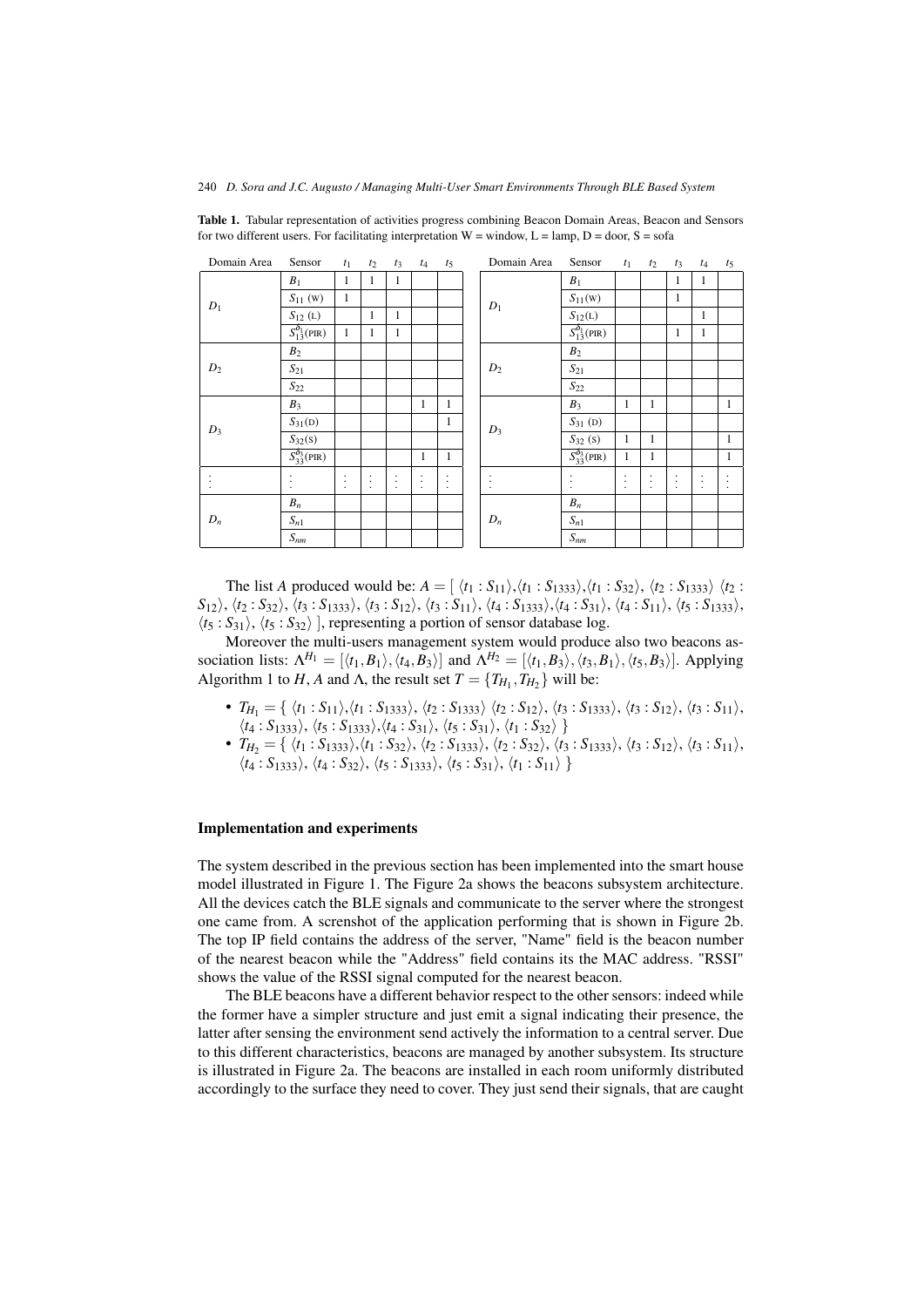

Figure 2. Beacons system architecture and running application screenshot

(b) Running beacons application<br>tecture screenshot screenshot.

by the smartphones. They run a custom application developed to understand which is the nearest beacon. Each time the nearest beacon is identified, the information is sent to the server. The beacons utilized in this work are very simple. They are fully standalone Bluetooth Smart proximity beacon using iBeacon and AltBeacon technology. Their consumptions are very low, they can last until 9 months with their most energy consumption configuration (high advertising rate).

As explained before, each smartphone represents a users. In our experiments the smartphones utilized are all Android smartphones. The application developed can run on Android version  $> 5.0$  because they are BLE optimized. Three devices have been tested, a Samsung Galaxy S4, Android version 5.0, a Nexus 7 tablet, Android version 6.0 and a Honor 8, Android version 7.0.

The server collect the smartphones measurements and stores the beacon history into different files. To distinguish the smartphones it considers their IP address as unique key. This works only for static address configuration. In fact if the goal is to store user data to utilize them along different sessions and analyze his behavior, a dynamic IP addresses configuration is not good because there is no warranty about the IP assignment in two different sessions.

To evaluate the results, the following procedure has been followed: first two experimenters perform activities into the smart house illustrated in Figure 1. Manually analyzing the log, a ground truth trace for each user is computed. Than the Algorithm 1 is applied and the results for each user are compared with the ground truth. The metric to evaluate them is the Jaccard similarity index between the traces obtained and the correspondent ground truth. Given  $\bar{T}^{H_i}$  the ground truth trace, the Jaccard similarity is computed  $J_{H_i} = \frac{\bar{T}^{H_i} \cap T^{H_i}}{T^{H_i} \cup T^{H_i}}$ .

Two are the scenarios tested:

• two users  $H_1$ ,  $H_2$  perform activities at the same time in different parts of the house. The first user keeps tidy the living room, then he moves in the kitchen and there he prepares a tea. The second user moves from the kitchen to the bedroom and there he makes the bed. Both users never act in the same room at the same time.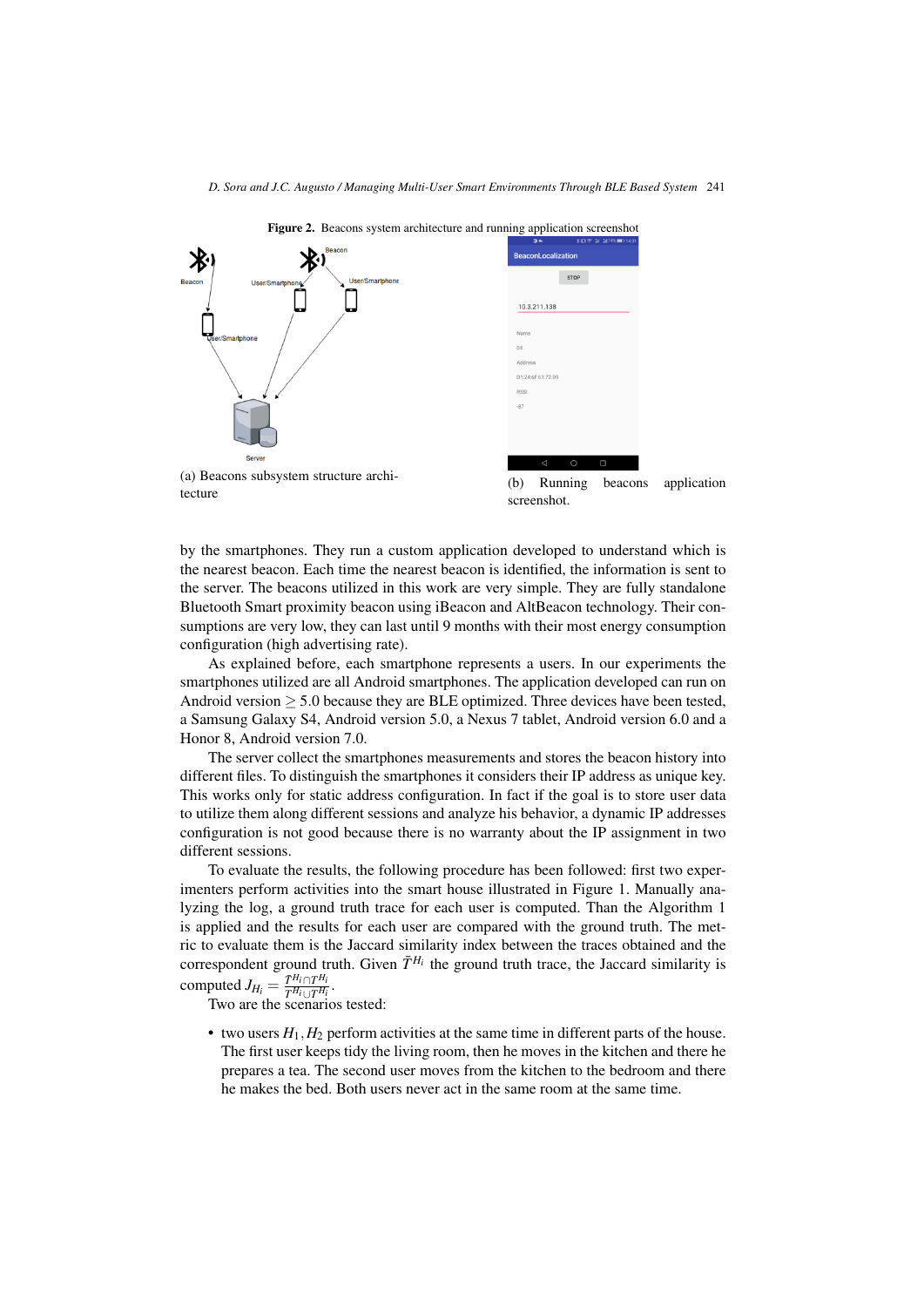Table 2. Experimental results, Jaccard similarity value between the ground truth traces and the computed traces.

|            | H۱    | H <sub>2</sub> |
|------------|-------|----------------|
| Scenario 1 | 87.4% | 86.6%          |
| Scenario 2 | 77.1% | 75.5%          |

• two users  $H_1$ ,  $H_2$  perform activities at the same time. They are partially performed also in the same room.  $H_1$  prepares a tea in the kitchen. In the meanwhile  $H_2$  enters in the kitchen to wash hands, then move quickly to living room and then sits on the bed in the bedroom.

The results obtained in the experiments is shown in Table 2.

# Conclusions and future works

The goal of this work is to provide a feasible solution to the multi-users intelligent environments problem. The main idea is to be able to distinguish between different users, for building the data traces of the sensor activations correlated to their activities. Naturally, the optimal result would be to obtain a log related to a given user containing only the correct measurements.

This paper describes a first implementation of the proposed system: its effectiveness and precision depend on a lot of factors, that can have an impact more or less important. Most of them are related to beacons. They impacts mainly for three factors:

- Technology: the proximity BLE technology is evolving. There exists new protocols and formats, for instance Eddystone. They can provide more data and metadata useful for improving precision.
- Installation: the beacons position is very important, since if the beacons are too far each other, some sensors could be uncovered and the granularity could be too coarse. On the contrary if they are too near each other, the coverage areas are going to overlap and it becomes difficult for the smartphone (but also for an human) to understand which is the nearest proximity beacon. In our experiments, the minimum distance between two beacons in the same room is 1,5 meters. The maximum is strongly dependent by sensors installation density, in our scenario is 3,5 meters.
- Exploitation: by now the nearest beacon information is mined just looking at the maximum RSSI value given by all the reached beacons. So each beacon is analyzed independently from the others. Other more complex algorithms that involves triangulation techniques between many beacons can bring more precision in localizing the users and, consequently, in separating the user traces.

The technological limits are the main responsible of the errors occurred: the recognizing of beacon change can be slower of the sensor triggering. In that case the measurement correlated can be lost (decreasing the precision). The simple RSSI measurement can also bring a wrong nearest computation for short time, causing measurements losses or wrong associations. Moreover there could be interferences from beacons installed in neighbour rooms: this is a rare event since the BLE signal is quite weak and walls and obstacles make it also weaker, so interferences in other rooms from farer beacons are not